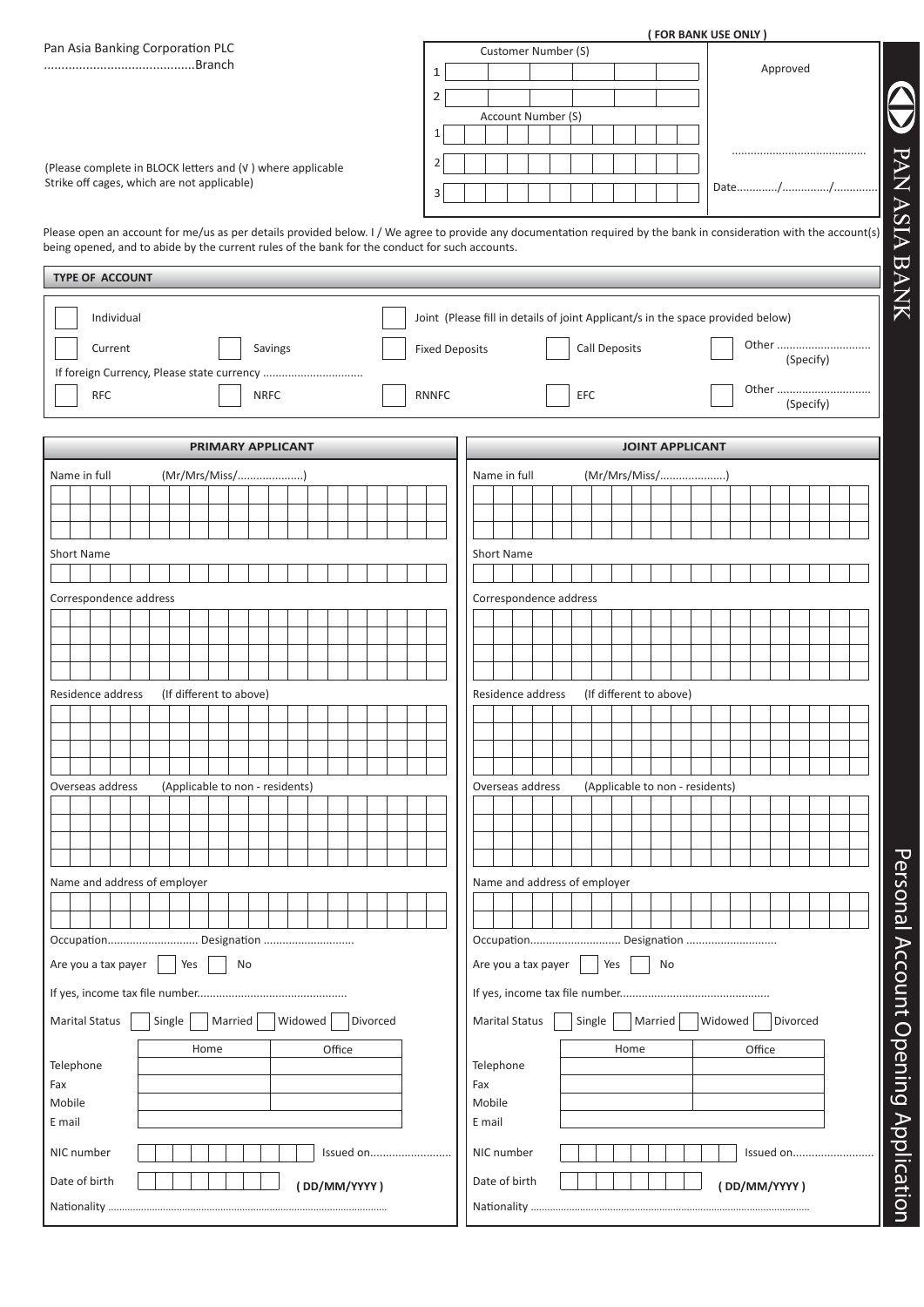| Nationality                                                                                                                                                     |                                                                                              | Nationality                                                                                                                                                                                                                          |                                                             |                                |  |  |                       |              |  |
|-----------------------------------------------------------------------------------------------------------------------------------------------------------------|----------------------------------------------------------------------------------------------|--------------------------------------------------------------------------------------------------------------------------------------------------------------------------------------------------------------------------------------|-------------------------------------------------------------|--------------------------------|--|--|-----------------------|--------------|--|
| Sri Lankan with dual citizenship                                                                                                                                |                                                                                              |                                                                                                                                                                                                                                      | Sri Lankan with dual citizenship                            |                                |  |  |                       |              |  |
| Expatriate/Foreign national                                                                                                                                     |                                                                                              |                                                                                                                                                                                                                                      | Expatriate/Foreign national                                 |                                |  |  |                       |              |  |
| Nationality                                                                                                                                                     | <u> 1989 - Andrea Station Barbara, amerikan per</u><br>Place of birth ______________________ |                                                                                                                                                                                                                                      |                                                             | Nationality 2008               |  |  |                       |              |  |
| Type of Visa                                                                                                                                                    | the control of the control of the control of                                                 |                                                                                                                                                                                                                                      |                                                             | Type of Visa <b>Example 20</b> |  |  |                       |              |  |
|                                                                                                                                                                 | Expiry date of visa                                                                          |                                                                                                                                                                                                                                      |                                                             |                                |  |  | Expiry date of visa   |              |  |
|                                                                                                                                                                 |                                                                                              |                                                                                                                                                                                                                                      |                                                             |                                |  |  |                       |              |  |
| PP No                                                                                                                                                           |                                                                                              | PP No                                                                                                                                                                                                                                |                                                             |                                |  |  |                       |              |  |
|                                                                                                                                                                 |                                                                                              |                                                                                                                                                                                                                                      |                                                             |                                |  |  |                       |              |  |
| Expiry date                                                                                                                                                     | (DD/MM/YYYY)                                                                                 | Expiry date                                                                                                                                                                                                                          |                                                             |                                |  |  |                       | (DD/MM/YYYY) |  |
| Palace of Issue -                                                                                                                                               |                                                                                              | Palace of Issue <u>- Sandan and Carlier and Carlier and Carlier and Carlier and Carlier and Carlier and Carlier and Carlier and Carlier and Carlier and Carlier and Carlier and Carlier and Carlier and Carlier and Carlier and </u> |                                                             |                                |  |  |                       |              |  |
|                                                                                                                                                                 |                                                                                              |                                                                                                                                                                                                                                      |                                                             |                                |  |  |                       |              |  |
|                                                                                                                                                                 |                                                                                              |                                                                                                                                                                                                                                      |                                                             |                                |  |  |                       |              |  |
| FIXED DEPOSIT/CALL DEPOSITS/INVESTMENTS                                                                                                                         |                                                                                              |                                                                                                                                                                                                                                      |                                                             |                                |  |  |                       |              |  |
|                                                                                                                                                                 |                                                                                              |                                                                                                                                                                                                                                      |                                                             |                                |  |  |                       |              |  |
| Fixed                                                                                                                                                           | Call                                                                                         | Other                                                                                                                                                                                                                                |                                                             |                                |  |  |                       |              |  |
|                                                                                                                                                                 |                                                                                              |                                                                                                                                                                                                                                      |                                                             |                                |  |  |                       |              |  |
| Interest Payable<br>Days                                                                                                                                        | Monthly                                                                                      | Maturity<br>or                                                                                                                                                                                                                       |                                                             |                                |  |  |                       |              |  |
| Months                                                                                                                                                          | Automatic Renewal<br>Yes                                                                     | No<br>or                                                                                                                                                                                                                             |                                                             |                                |  |  |                       |              |  |
| If yes,<br>Years                                                                                                                                                | Capital plus Interest                                                                        | or Capital only [                                                                                                                                                                                                                    |                                                             |                                |  |  | Amount <u>example</u> |              |  |
|                                                                                                                                                                 | On maturity pay principal plus Interest                                                      | or Interest only [<br>$\mathcal{L}(\mathcal{A})$                                                                                                                                                                                     |                                                             |                                |  |  |                       |              |  |
| In cash $\vert$                                                                                                                                                 | Pay order [13]                                                                               | Credit Account                                                                                                                                                                                                                       | the control of the control of the control of the control of |                                |  |  |                       |              |  |
|                                                                                                                                                                 |                                                                                              |                                                                                                                                                                                                                                      |                                                             |                                |  |  |                       |              |  |
|                                                                                                                                                                 |                                                                                              |                                                                                                                                                                                                                                      |                                                             |                                |  |  |                       |              |  |
| <b>SOURCE OF FUNDS</b>                                                                                                                                          |                                                                                              |                                                                                                                                                                                                                                      |                                                             |                                |  |  |                       |              |  |
|                                                                                                                                                                 |                                                                                              |                                                                                                                                                                                                                                      |                                                             |                                |  |  |                       |              |  |
|                                                                                                                                                                 | $Cash \Box$<br>Cheque $\Box$                                                                 |                                                                                                                                                                                                                                      |                                                             |                                |  |  |                       |              |  |
|                                                                                                                                                                 |                                                                                              |                                                                                                                                                                                                                                      |                                                             |                                |  |  |                       |              |  |
|                                                                                                                                                                 |                                                                                              |                                                                                                                                                                                                                                      |                                                             |                                |  |  |                       |              |  |
|                                                                                                                                                                 |                                                                                              |                                                                                                                                                                                                                                      |                                                             |                                |  |  |                       |              |  |
| <b>CHEQUE BOOK/CURRENT ACCOUNTS ONLY</b>                                                                                                                        |                                                                                              |                                                                                                                                                                                                                                      |                                                             |                                |  |  |                       |              |  |
|                                                                                                                                                                 |                                                                                              |                                                                                                                                                                                                                                      |                                                             |                                |  |  |                       |              |  |
| Name that should appear on cheque book                                                                                                                          |                                                                                              |                                                                                                                                                                                                                                      |                                                             |                                |  |  |                       |              |  |
|                                                                                                                                                                 |                                                                                              |                                                                                                                                                                                                                                      |                                                             |                                |  |  |                       |              |  |
|                                                                                                                                                                 |                                                                                              |                                                                                                                                                                                                                                      |                                                             |                                |  |  |                       |              |  |
| <b>STATEMENTS</b>                                                                                                                                               |                                                                                              |                                                                                                                                                                                                                                      |                                                             |                                |  |  |                       |              |  |
| I wish to get<br>e-statement                                                                                                                                    | Normal statement                                                                             |                                                                                                                                                                                                                                      |                                                             |                                |  |  |                       |              |  |
|                                                                                                                                                                 |                                                                                              |                                                                                                                                                                                                                                      |                                                             |                                |  |  |                       |              |  |
| Monthly<br>Weekly                                                                                                                                               | Daily                                                                                        | Other                                                                                                                                                                                                                                |                                                             |                                |  |  |                       |              |  |
|                                                                                                                                                                 |                                                                                              |                                                                                                                                                                                                                                      |                                                             |                                |  |  |                       |              |  |
|                                                                                                                                                                 |                                                                                              |                                                                                                                                                                                                                                      |                                                             |                                |  |  |                       |              |  |
|                                                                                                                                                                 |                                                                                              |                                                                                                                                                                                                                                      |                                                             |                                |  |  |                       |              |  |
| <b>NOMINATIONS</b>                                                                                                                                              |                                                                                              |                                                                                                                                                                                                                                      |                                                             |                                |  |  |                       |              |  |
|                                                                                                                                                                 |                                                                                              |                                                                                                                                                                                                                                      |                                                             |                                |  |  |                       |              |  |
| If you are sole account holder operating Time/Call Deposit (s) and Saving Account (s) with Pan Asia Bank, you could nominate a person (s) to be the beneficiary |                                                                                              |                                                                                                                                                                                                                                      |                                                             |                                |  |  |                       |              |  |
| of the balance (s) in your account (s) in case of your demise.                                                                                                  |                                                                                              |                                                                                                                                                                                                                                      |                                                             |                                |  |  |                       |              |  |
| - Please complete Nomination Form<br>Yes                                                                                                                        |                                                                                              |                                                                                                                                                                                                                                      |                                                             |                                |  |  |                       |              |  |
| No                                                                                                                                                              |                                                                                              |                                                                                                                                                                                                                                      |                                                             |                                |  |  |                       |              |  |
|                                                                                                                                                                 |                                                                                              |                                                                                                                                                                                                                                      |                                                             |                                |  |  |                       |              |  |
| <b>ATM CARD</b>                                                                                                                                                 |                                                                                              |                                                                                                                                                                                                                                      |                                                             |                                |  |  |                       |              |  |
|                                                                                                                                                                 |                                                                                              |                                                                                                                                                                                                                                      |                                                             |                                |  |  |                       |              |  |
| Preferred language for                                                                                                                                          | Name that should appear on the ATM card                                                      |                                                                                                                                                                                                                                      | (maximum 24 characters)                                     |                                |  |  |                       |              |  |
| <b>ATM Transactions</b>                                                                                                                                         |                                                                                              |                                                                                                                                                                                                                                      |                                                             |                                |  |  |                       |              |  |
|                                                                                                                                                                 |                                                                                              |                                                                                                                                                                                                                                      |                                                             |                                |  |  |                       |              |  |
| English<br>Sinhala                                                                                                                                              | Supplementary card holder(s)                                                                 |                                                                                                                                                                                                                                      | (maximum 24 characters)                                     |                                |  |  |                       |              |  |
| Tamil                                                                                                                                                           |                                                                                              |                                                                                                                                                                                                                                      |                                                             |                                |  |  |                       |              |  |
|                                                                                                                                                                 |                                                                                              |                                                                                                                                                                                                                                      |                                                             |                                |  |  |                       |              |  |
|                                                                                                                                                                 |                                                                                              |                                                                                                                                                                                                                                      |                                                             |                                |  |  |                       |              |  |
|                                                                                                                                                                 |                                                                                              |                                                                                                                                                                                                                                      |                                                             |                                |  |  |                       |              |  |
|                                                                                                                                                                 |                                                                                              | Primary Account - Current                                                                                                                                                                                                            |                                                             |                                |  |  |                       |              |  |
|                                                                                                                                                                 |                                                                                              |                                                                                                                                                                                                                                      |                                                             |                                |  |  |                       |              |  |
|                                                                                                                                                                 |                                                                                              | Primary Account - Savings                                                                                                                                                                                                            |                                                             |                                |  |  |                       |              |  |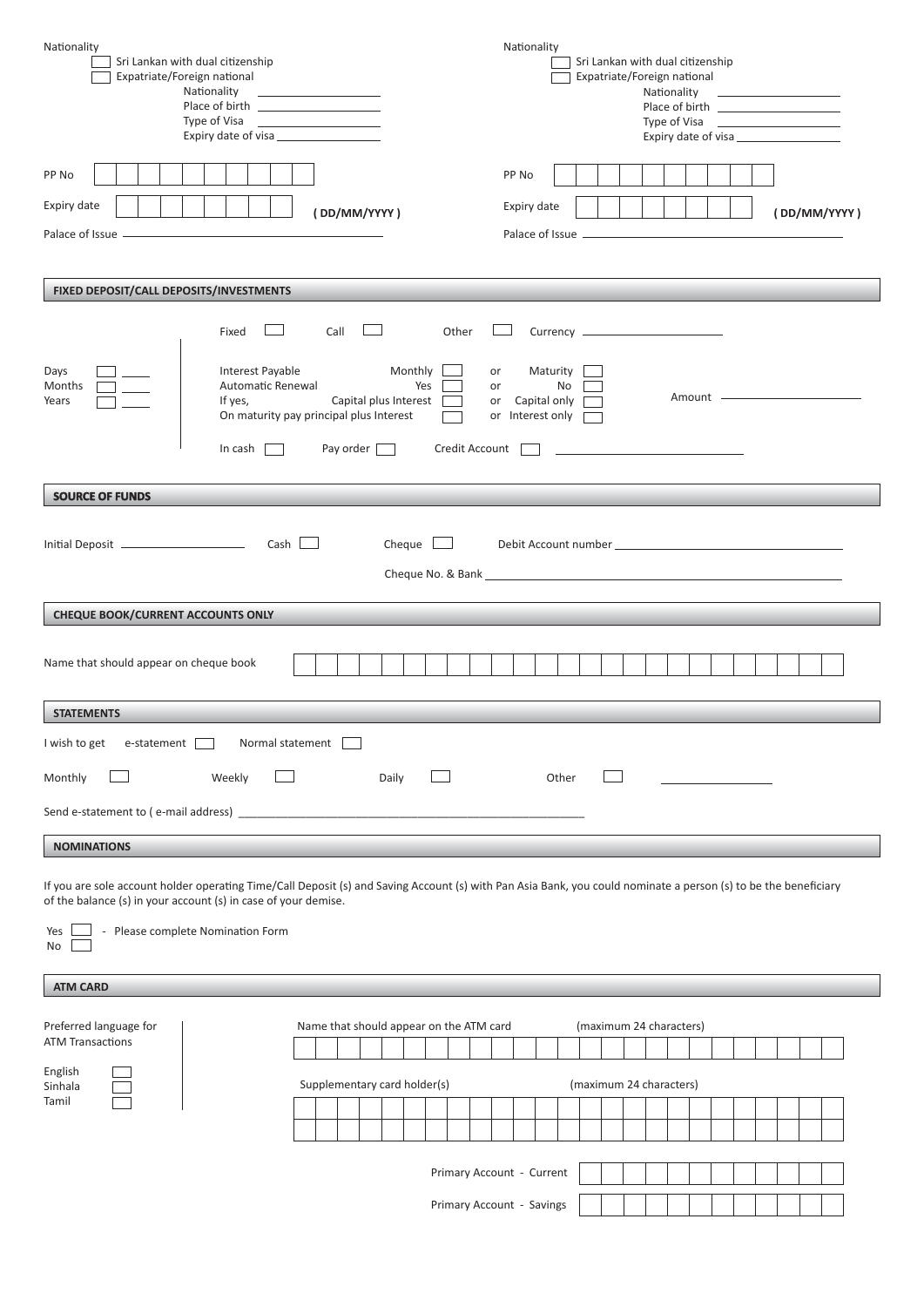**INTERNET BANKING** 

Tick the relevant services and enter the account number(s) for which the services are required

| <b>Balance Inquiry</b><br>Today's Activity<br>Past Activity<br>Internal Fund Transfer<br>Cheque Book Request<br><b>Utility Payments</b><br>Pan Asia Credit Cards |                                                       | <b>Account Numbers</b> |  |  |  |  |  |  |  |  |  |  |
|------------------------------------------------------------------------------------------------------------------------------------------------------------------|-------------------------------------------------------|------------------------|--|--|--|--|--|--|--|--|--|--|
| <b>Third Party Payments</b>                                                                                                                                      | within Bank                                           |                        |  |  |  |  |  |  |  |  |  |  |
| <b>External Payments</b>                                                                                                                                         | to other Banks                                        |                        |  |  |  |  |  |  |  |  |  |  |
| <b>Secret Question</b>                                                                                                                                           |                                                       |                        |  |  |  |  |  |  |  |  |  |  |
|                                                                                                                                                                  | e.g. - "Mother's maiden name" (Maximum 40 characters) |                        |  |  |  |  |  |  |  |  |  |  |

**Secret Answer** 

e.g. - "Fernando" (Maximum 15 characters excluding spaces & symbols)

## **SMS BANKING**

Tick the relevant services and enter the account number(s) for which the services are required

| Bank generated SMS alert                                                                                                                            | <b>Account Numbers</b>             |  |  |  |  |  |
|-----------------------------------------------------------------------------------------------------------------------------------------------------|------------------------------------|--|--|--|--|--|
| <b>Balance Inquiry</b><br>Internal Fund Transfer<br>Cheque Book Request<br>Mini Statement<br>Pan Asia Credit Card<br>$***$<br>Third party transfers |                                    |  |  |  |  |  |
| * Pan Asia Bank Credit Card Numbers                                                                                                                 |                                    |  |  |  |  |  |
|                                                                                                                                                     |                                    |  |  |  |  |  |
| ** Third Party Payments within Bank                                                                                                                 |                                    |  |  |  |  |  |
| Account No.                                                                                                                                         | Beneficiary Name.                  |  |  |  |  |  |
|                                                                                                                                                     |                                    |  |  |  |  |  |
|                                                                                                                                                     |                                    |  |  |  |  |  |
|                                                                                                                                                     |                                    |  |  |  |  |  |
| Transaction Limit (per Transaction)                                                                                                                 |                                    |  |  |  |  |  |
| <b>OPERATING INSTRUCTIONS</b>                                                                                                                       |                                    |  |  |  |  |  |
| Operating instructions for joint accounts only                                                                                                      | Either of us<br>All of us<br>Other |  |  |  |  |  |

I/We confirm having read and understood the terms and conditions in the General Business Conditions and also confirm that I/we have received a copy hereof. I/We agree to be bound by the Conditions.

සාමානඃ වඃාපාරික කොන්දේසි පතුයෙනි සඳහන් සියළුම කොන්දේසි බැංකු නිලධාරි විසින් කියවා නොඳින් තේරුම් කරදුන් බවත් එම කොන්දේසි පතුයෙනි පිටපතක් මා/අප වෙත ලැබී ඇති බවටත් තනවුරු කරමි/මු. එම කොන්දේසි වලින් බැඳී සිටීමට මා/අප මෙයින් එකඟ වෙමු.

பொதுவான வியாபார நடைமுறை நிபந்தனைகன் தொடர்பில் அவற்றில் உள்ளடக்கங்களை வங்கி அதிகாரி எனக்கு/எமக்கு வாசித்து அறிவுறித்தியதுடன் நான்/நாம் .<br>அவற்றை விளங்கிக் கொண்டோம் எனவும். இவை சம்பந்தமான ஒரு பிரதியைப் பெற்றேன் எனவும், இத்தால் உறுதி செய்கிறேன்.

| Name |                                                                                                                                                                                                                                |
|------|--------------------------------------------------------------------------------------------------------------------------------------------------------------------------------------------------------------------------------|
| Date | Date and the contract of the contract of the contract of the contract of the contract of the contract of the contract of the contract of the contract of the contract of the contract of the contract of the contract of the c |